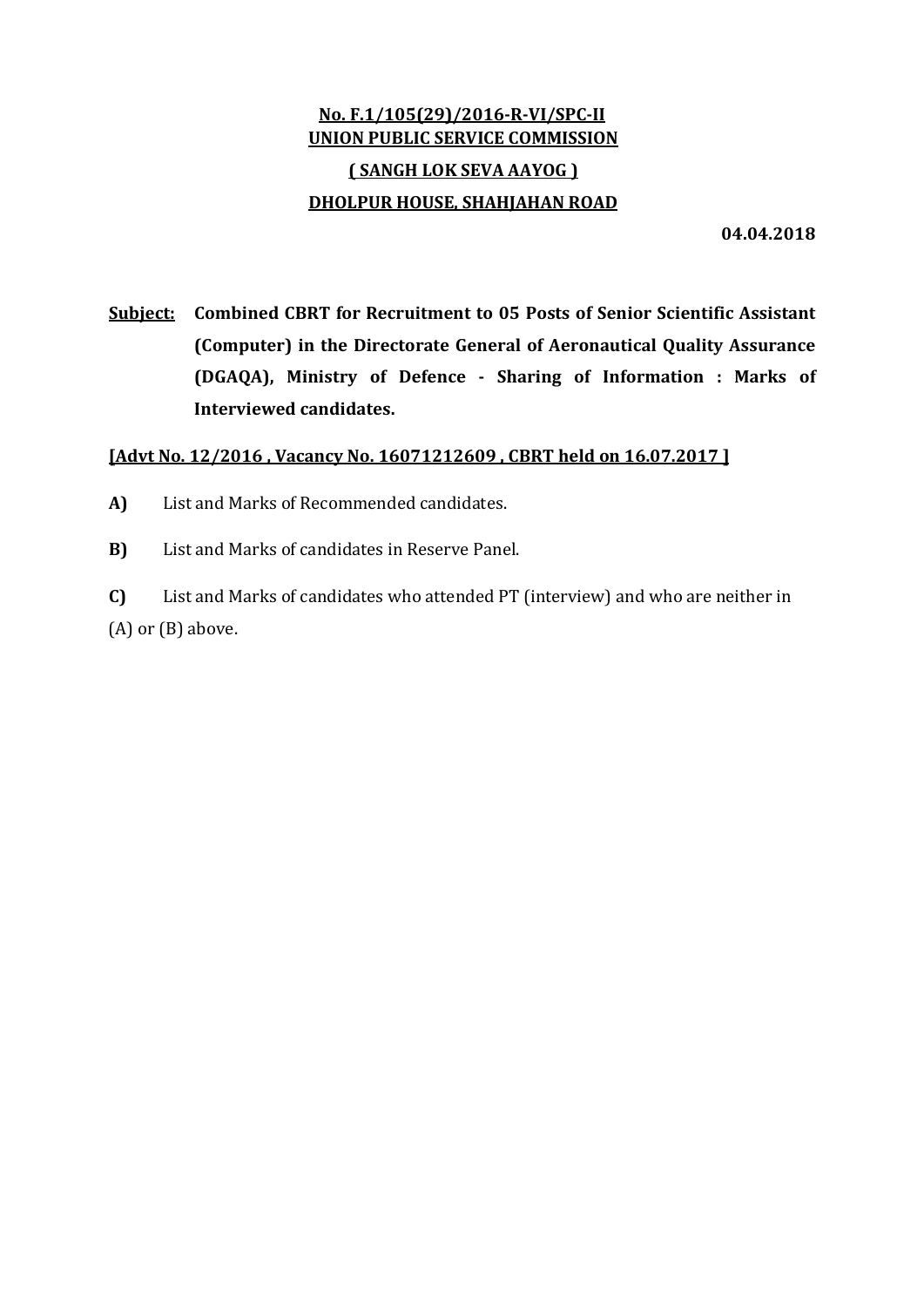CBRT FOR 05 POST OF SR. SCIENTIFIC ASSISTANT (COMPUTERS), DQAQ, DODP IN MOD, CBRT HELD ON 16.07.2017

## LIST OF FINALLY QUALIFIED CANDIDATES

|               | SNO. ROLLNO     | NAME                       | DOB.          | COMM | TOTAL MARKS |        |
|---------------|-----------------|----------------------------|---------------|------|-------------|--------|
|               |                 | 0002208 PAWAN KUMAR        | 03/01/91      |      |             | 203.01 |
| $\mathcal{P}$ | 0001074 AJITABH |                            | 09/10/86      |      |             | 202.01 |
| 3             |                 | 0002339 MANISH RAJ SHIVARE | 13/08/88      | OBC  |             | 185.01 |
| 4             |                 | 0000020 PRASHANT KUMAR     | $24/05/88$ SC |      |             | 171.99 |
| 5             |                 | 0000883 SUMIT KUMAR YADAV  | 01/08/87      | OBC  |             | 168.01 |
|               |                 |                            |               |      |             |        |

-----------------------------------------------------------------------------

CBRT FOR 05 POST OF SR. SCIENTIFIC ASSISTANT (COMPUTERS), DQAQ, DODP IN MOD, CBRT HELD ON 16.07.2017

|   | SNO. ROLLNO | NAME                           | DOB.     | COMM      | TOTAL MARKS |
|---|-------------|--------------------------------|----------|-----------|-------------|
|   |             | 0000561 ROHIT CHATURVEDI       | 13/09/88 |           | 192.01      |
| 2 |             | 0002843 MEHTAB HUSAIN DANISH   | 28/02/91 |           | 190.99      |
| 3 |             | 0001219 RAHUL VERMA            | 29/10/93 | OBC       | 166.01      |
| 4 |             | 0001707 KRISHNA KUMAR PANGOTRA | 16/08/89 | <b>SC</b> | 155.00      |
| 5 |             | 0002362 ATUL DHAWAN            | 31/03/90 | SC        | 148.00      |
|   |             |                                |          |           |             |

-----------------------------------------------------------------------------

## LIST OF CANDIDATES IN RESERVE PANEL